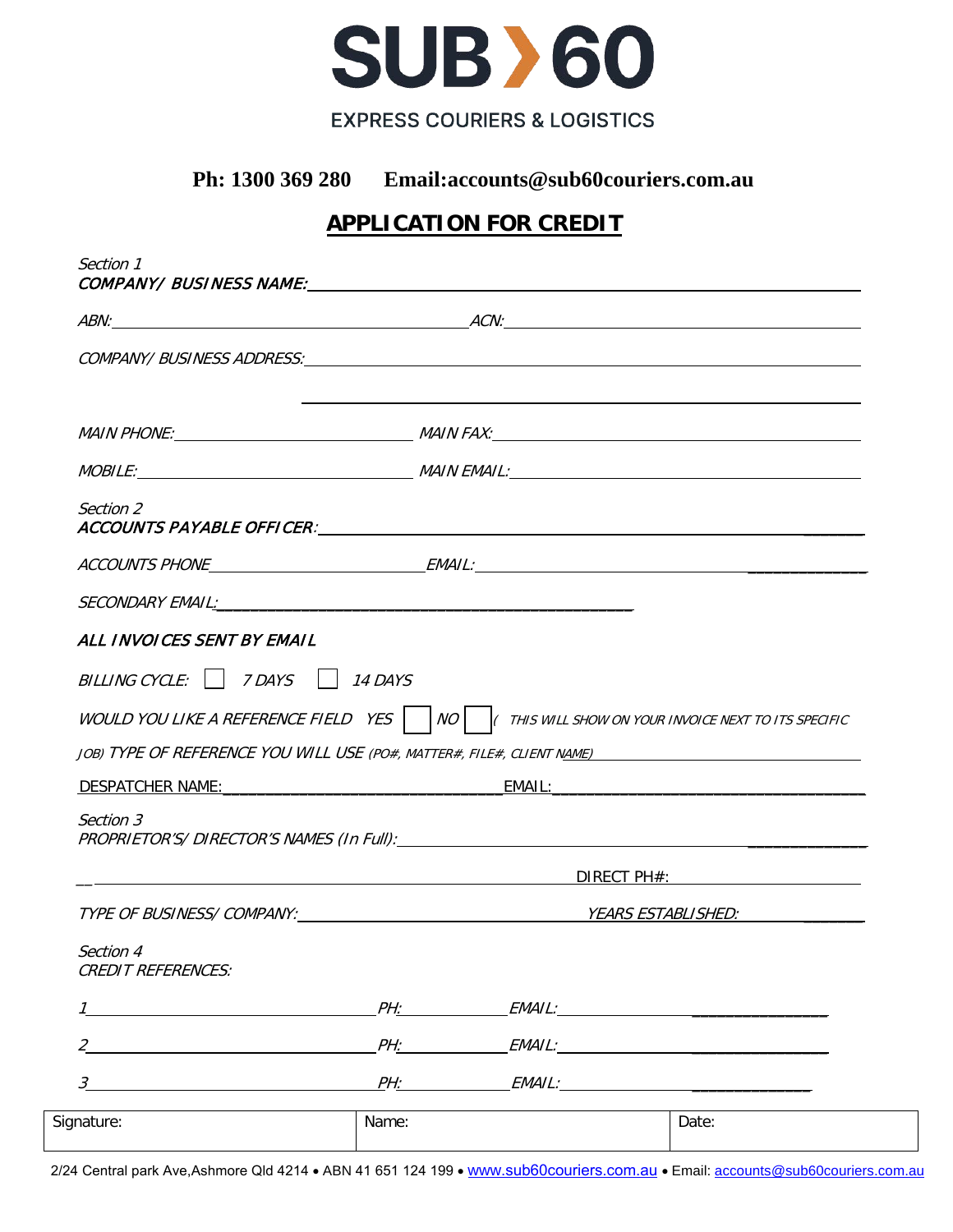

## **EXPRESS COURIERS & LOGISTICS**

### **Ph: 1300 369 280 Email: accounts@sub60couriers.com.au**

#### **Terms and Conditions**

Please be advised that all accounts are to be paid within the **Agreed period of 7 Days** from date of invoice that you agree to adhere strictly to these terms. Any payments outside this agreed period will incur a Credit Bar.

The Applicant (being the entity described in section 1 of the Application) (the "**Applicant**") hereby requests the relevant member of Sub60 Express Couriers Pty Ltd (the "**Credit Provider**") to establish a commercial trade account credit facility in its name.

The Applicant agrees to be liable at all times for any outstanding balance of the Account and for all charges, fees and recovery costs which may be incurred in connection with the Account, subject to the Terms and Conditions set out below.

By executing this Application, the Applicant further acknowledges and agrees that:

- a) The Credit Provider may give certain information about the Applicant to a credit-reporting agency in order to obtain a credit report which the Applicant hereby authorises. The information which is given may be covered by local privacy laws if applicable and may include, as relevant, identity particulars, the fact that the Applicant has applied for credit and details of overdue payments.
- b) The Credit Provider may, in assessing whether to grant the application for credit, seek and obtain information about the Applicant from another credit provider and may give information about the Applicant to other credit providers and/or a guarantor or to a person considering to act as a guarantor of the Applicant, which the Applicant hereby authorises. The information to be disclosed may include anything about the Applicant's credit worthiness, history, standing or capacity, including information about commercial credit, which credit providers are permitted by applicable law to obtain or receive.
- c) The signatory named below is authorised to give and/or receive from the Credit Provider any record or personal information about the Applicant in connection with the processing and accepting of the Credit Facility and/or the subsequent management of the credit provided. The Credit Provider will review the Credit Facility on an annual bases and may request at anytime that the Applicant (to the extent it is able) supply a copy of its most recent audited financial or such other financial information as reasonably requested.
- d) The Credit Provider may require the personal guarantee from related individuals, including without limitation, where the financial position of an Applicant is unsatisfactory to the Credit Provider and/or the Applicant has an unfavourable credit history. If required, such guarantee(s) will be separately documented.
- e) The Credit Provider reserves the right to refuse, in its sole discretion and without liability to the Applicant, an application for credit. A Credit Facility will not be established until approval is grant by the Credit Provider and acceptance of the Application is communicated to the Applicant.
- f) The Credit Provider may withdraw the Credit Facility at any time without notice to the Applicant, including where a default (as defined below) has occurred and/or if the Account is not utilised/active for a period greater then twelve (12) months
- g) The Credit Provider reserves the right to refuse, in its sole discretion and without liability to the Applicant, an application for credit. A Credit Facility will not be established until approval is granted by the Credit Provider and acceptance of the Application is communicated to the Applicant.
- h) The Credit Provider reserves the right to not accept the Application if the Applicant does not nominate its actual trading address in section 1 of the Application.
- i) The Credit Provider will be entitled to serve any/all notices on the Applicant to the trading address and/or the home of any one director or the registered office to the Applicant at the Credit Provider's sole discretion.

| Signature: | Name: | Date: |
|------------|-------|-------|
|            |       |       |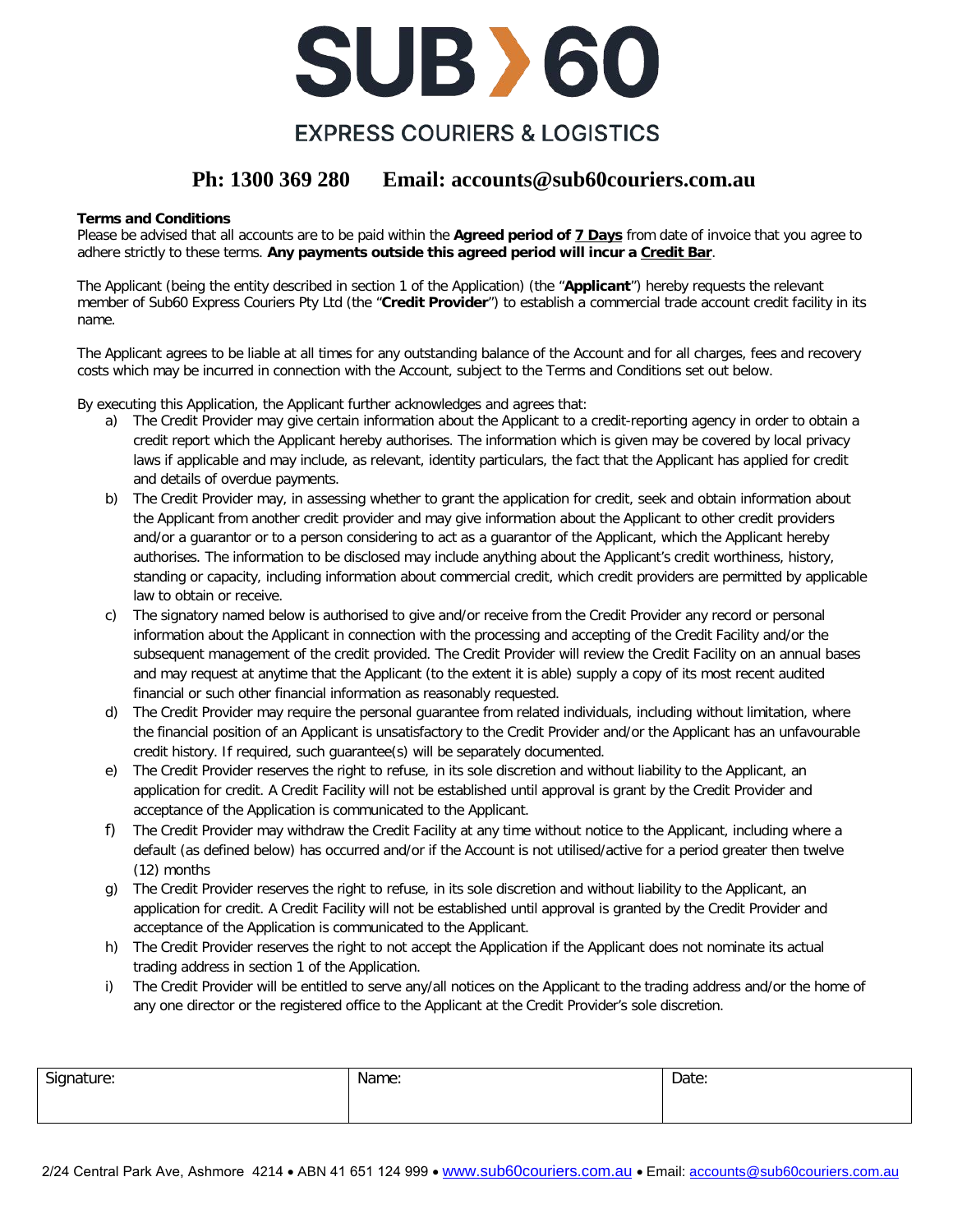# **SUB>60**

# **EXPRESS COURIERS & LOGISTICS**

## **Ph: 1300 369 280 Email: accounts@sub60couriers.com.au**

- j) The Credit Provider reserves the right to charge interest at not less than the prevailing bank bill rate on any amount which is overdue in connection with the Account by more than 45 days past the original due date.
- k) An account is in the default if: (1) any amount is overdue in connection with the Account by more than 45 days past the original due date; (2) the Applicant disposes of the whole or any part of its assets, operations or business other than in the normal course of business; (3) any step is taken to enter into any arrangement between the Applicant and its creditors; (4) the Applicant ceases to be able to pay its debts as they become due; (5) the Applicant ceases to carry on business; (6) any step is taken by the mortgagee or holder of a fixed and floating charge to enter possession or dispose of the whole or any part of the Applicant asses or business (or any analogous process under any foreign law); (7) the Applicant declares themselves bankrupt or any step is taken to appoint a receiver, a receiver and manager, a trustee in bankruptcy, a liquidator, a provisional liquidator, an administrator or other like person (or any analogues process under foreign law); (8) if the Applicant is a partnership, if any member of the partnership is declared bankrupt or is insolvent, or any step is taken to dissolve the partnership (or any analogous process under any foreign law) ("**Default**");
- l) Where a Default has occurred, the Credit Provider shall be entitled to recover in addition to any overdue amount credited to the Account, all late settlement fees, charges and recovery, enforcement and collection costs reasonable incurred by the Credit Provider in connection with the recovery of any monies owed by the Applicant to the Credit Provider pursuant to the Credit Facility (including, without limitation any legal costs on a full indemnity bases).
- m) The Credit Provider may setoff any amount owing to it by the Applicant (whether or not the amount has been invoiced to the Applicant) in relation to the Credit Facility against any amount which the Credit Provider may owe to the Applicant.
- n) The Credit Provider may setoff any amount owing to it by the Applicant (whether or not the amount has been invoiced to the Applicant) in relation to the Credit Facility against any amount which the Credit Provider may owe to the Applicant.
- o) The Credit Facility and these Terms and Conditions shall be governed by the laws of Queensland. In relation to any legal action or proceedings to enforce these Terms or arising out of or in connection with the Credit Facility the Applicant irrevocably submits to the jurisdiction of the courts of Queensland and waives any objection to proceedings in such courts on the ground of venue or on the grounds that such proceedings have been brought in an inconvenient forum.

| Signature: | Name: | Date. |
|------------|-------|-------|
|            |       |       |